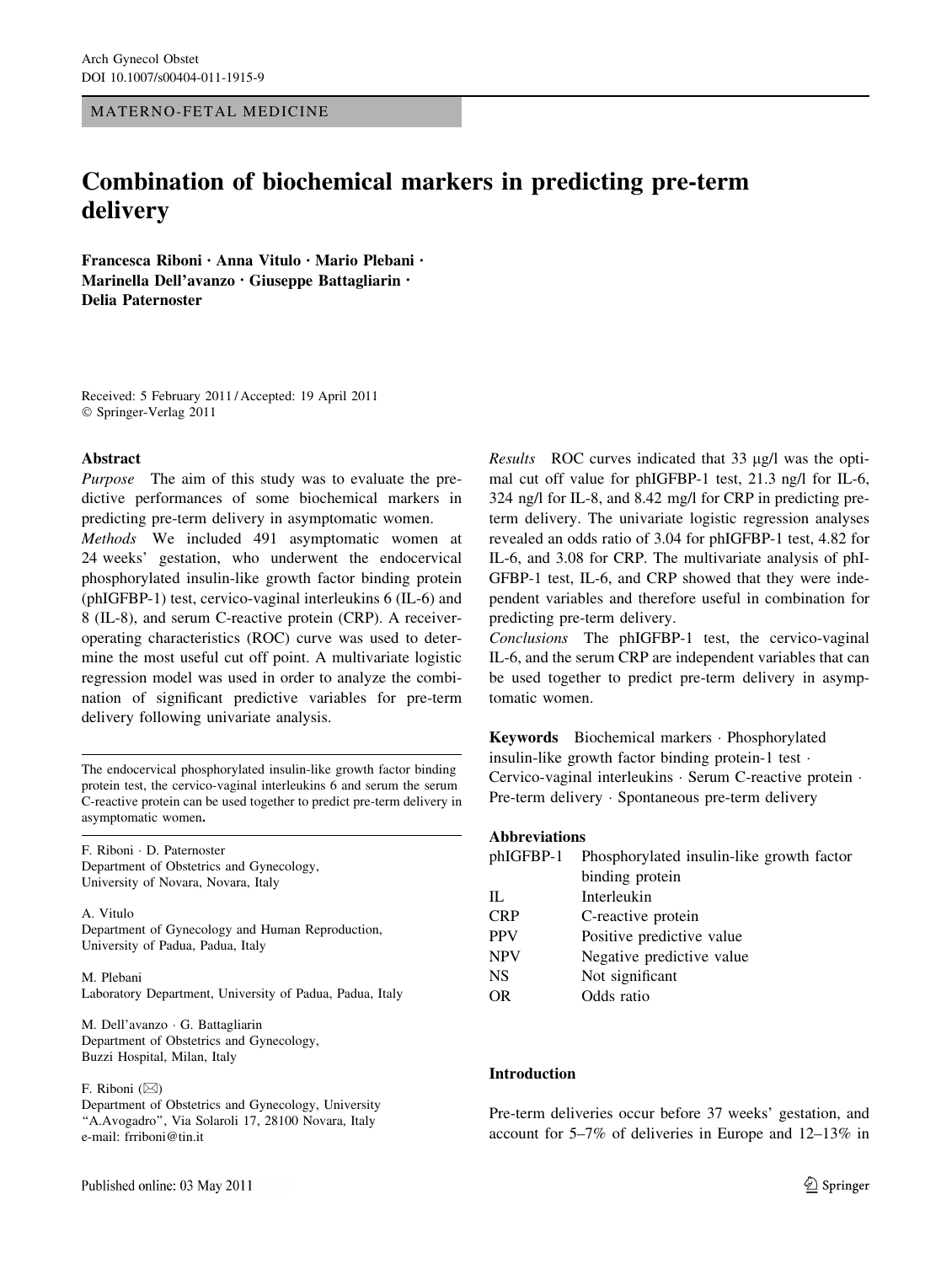the United States [[1,](#page-4-0) [2](#page-4-0)]. About 5% of pre-term births occur before 28 weeks' gestation, 15% at 28–31 weeks, 20% at 32–33 weeks, and 60% at 34–36 weeks [[1,](#page-4-0) [2\]](#page-4-0). There is a considerable interest in biochemical markers capable of differentiating patients at a truly high risk of pre-term delivery from those requiring no treatment. Assessing the probability of pre-term delivery is important, because clinical interventions are potentially risky and expensive [\[2](#page-4-0)]. Recent attempts to predict pre-term delivery have included the use of biochemical markers [[3–](#page-4-0)[20\]](#page-5-0). Considerable interest has been shown in developing biomarker assays for the prediction of pre-term birth, including one rapid test for determining the phosphorylated isoform of insulin-like growth factor binding protein-1 (phIGFBP-1) in endocervical secretions and the cervico-vaginal interleukins 6 (IL-6) and 8 (IL-8). The nonphosphorylated isoform of IGFBP-1 is secreted by the fetal and the adult liver, and is contained in amniotic fluid, fetal serum and maternal plasma (4.5), with a concentration in amniotic fluid 100–1,000 times higher than that in fetal serum (4.5). However, phIGFBP-1 is mainly secreted by maternal decidual cells, and may be an indicator of tissue damage of the chorio-decidual interface (4.5). In the early stages of labor, the fetal membrane begins to detach from the decidua and a small amount of phIGFBP-1 may be found in cervical secretions (4.5). Kekki et al. [[10\]](#page-4-0) have reported that a phIGFBP-1 concentration of at least  $10 \mu g/l$  in a cervical swab sample indicates a tenfold greater risk of preterm delivery.

There is an increasing evidence that inflammation of the upper genital tract may play a role in the pathogenesis of pre-term delivery [[14](#page-4-0)]. New markers of infection and inflammation, such as cervico-vaginal IL-6 or IL-8, can facilitate an early diagnosis [[14\]](#page-4-0). Throughout gestation, IL-6 is a multifunctional cytokine and women with high values of cervico-vaginal IL-6 between 24 and 32 weeks' gestation were at high risk of pre-term delivery  $[14-17]$ . IL-8 is produced at the levels of the chorionic-decidual interface in response to inflammatory cytokines such as IL-1 and TNF-a. The cervico-vaginal IL-8 played a role in cervical ripening and disruption of the chorion-decidual interface that occurred in pre-term delivery [[18](#page-4-0), [19\]](#page-5-0).

Recent studies have identified the serum C-reactive protein (CRP) as an acute-phase reactant associated with chorioamnionitis, and perhaps also as a risk indicator for pre-term delivery [\[20](#page-5-0)]. CRP begin a sensitive marker of tissue damage and inflammation, can be a potential marker and play a role in eliciting the inflammatory response characteristic of pre-term delivery [\[20](#page-5-0)]. CRP is an easily detectable serological marker, and is primarily produced in the hepatocytes in response to cytokines, such as IL-1 and IL-6, released from the inflammatory site [\[20\]](#page-5-0).

In English literature, we have not found any studies that compare the value of endocervical phIGFBP-1 with cervico-vaginal IL-6 and IL-8, and blood serum CRP in the prediction of pre-term delivery. The aim of this study was to analyze if a combination of biochemical markers is useful in predicting pre-term delivery in asymptomatic patients at 24 weeks' gestation.

# Materials and methods

This prospective study involved a series of 491 Caucasian asymptomatic women who received prenatal care between January 2006 and June 2007 in our departments of obstetrics. All the patients signed an informed consent form approved by the local Health Sciences in Human Subjects Committee. The inclusion criteria were: a singleton pregnancy at 24 weeks' gestational and intact membranes. The exclusion criteria were: uterine contractions, vaginal bleeding, placenta previa, multiple gestations, fetal abnormalities and uterine anomalies. Gestational age was based on menstrual data, confirmed by an early first trimester ultrasound scan; the other recorded data included demographic information, pre-term labor management and delivery outcomes.

Immediately upon admission, a rapid cervical sample for phIGFBP-1 determination (Actim Partus Test, Medix Biochemica, Kauniainen, Finland) was taken by means of a polyester-tipped swab during speculum examination of the cervix, and extracted with specimen-extraction solution. The lower end of the swab was inserted into the external cervical orifice and left in that place for about 10 s, after which it was placed in a test tube containing 0.5 ml of sample buffer solution for 15 s. The polyester swab absorbs approximately 150 µl fluid when saturated, and the average dilution of cervical sample in the buffer will be approximately 1:5. The specimens were frozen and stored at  $-20^{\circ}$ C until phIGFBP-1 concentration was measured. The concentration of phIGFBP-1 was measured by immunoenzymometric assay with monoclonal antibody 6303 as the detecting antibody. The detection limit of the assay was 0.3 μg/l. All sample were measured in duplicates.

We performed a cervico-vaginal IL-6 and IL-8 that were monitored by placing the sterile gauze swabs into women's vaginas for a period of at least 20 s in order to saturate with the secretions from the cervix and vagina. Cervico-vaginal IL-6 and IL-8 were measured with chemiluminescent immunometric assay (DPC, Los Angeles, USA), in which inter-assay and intra-assay coefficients of variation were 10%. A blood sample was drawn for CRP analysis. CRP was measured with a highly sensitive method by immunonephelometric assay. The polystyrene particles sensitized with monoclonal anti-CRP Ig are agglutinated while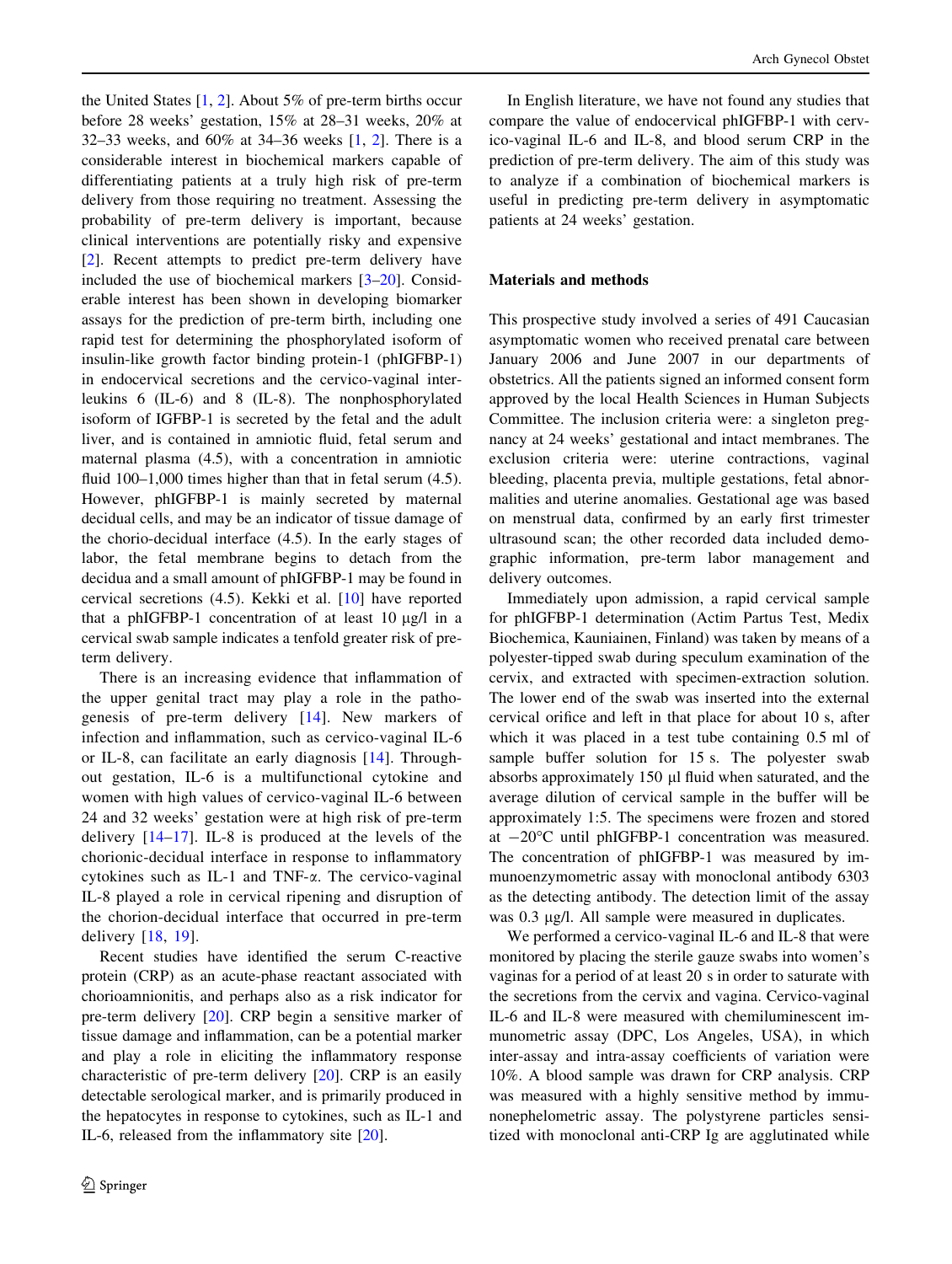mixing with samples containing the CRP to be measured. The intensity of the light dispersed by the nephelometer is determined by the CRP content of the sample.

The results of the various clinical markers were not available to care providers of these women and could not be considered to modify their clinical management.

#### Statistical analysis

Student's t test was used to compare the average values of the continuous variables, with the values being expressed as the mean  $\pm$  SD. Pearson's chi-square test or Fisher's exact test was used to analyze the categorical variables, whose values are expressed as percentages. A receiveroperating characteristics (ROC) curve was constructed and used to determine the most useful cut off point (with highest overall accuracy) for biochemical markers in predicting preterm delivery. Univariate logistic regression analysis was performed to assess the capability of the test to predict pre-term delivery. A multivariate logistic regression model was then developed using the forward stepwise method and 95% confidence levels in order to analyze the significant predictive variables in combination.

#### Results

The study involved 491 asymptomatic women. The preterm birth rate was 8.9%. The average maternal age of the patients delivering pre-term was  $32.02 \pm 5.78$  years, and that of the patients delivering at term was  $30.45 \pm 5.57$ years [not significant (NS)]; their average body mass index was  $22.79 \pm 2.99$  and  $24.24 \pm 4.22$ , respectively ( $p =$ NS). The 52.1% were nulliparous and 47.8% multiparous. The mean gestational age at delivery was of  $33.75 \pm 3.02$ years in the patients delivering pre-term and  $38.99 \pm 1.27$ years in the patients delivering at term ( $p \lt 0.0001$ ). The ROC curve showed that the best cut off value in terms of predicting pre-term delivery was 33 µg/l for phIGFBP-1 test, 21.3 ng/l for IL-6, 324 ng/l for IL-8, and 8.42 mg/l for CRP (Figs. 1, 2, [3\)](#page-3-0). The univariate logistic regressions of phIGFBP-1, IL-6, and CRP were statistically significant in predicting pre-term delivery with an odds ratio (OR) of 3.04 for phIGFBP-1 test ( $p = 0.001$ ), an OR of 4.82 for IL-6 ( $p < 0.0001$ ), and an OR of 3.08 for CRP ( $p = 0.005$ ) (Table [1](#page-3-0)). The ability of the IL-8 to predict delivery was not statistically significant at Fisher's exact test (Table [1](#page-3-0)). The sensitivity, specificity, positive predicting value (PPV) and negative predicting value (NPV) of these biochemical markers are shown in Table [2](#page-3-0). Multivariate analysis showed that the combination of phIGFBP-1 test (OR 3.48), IL-6 (OR 3.91) and CRP (OR 3.19) was statistically significant (Table [1](#page-3-0)). The association of phIGFBP-1, IL-6 and



Fig. 1 Receiver-operating curves for the performance of the phosphorylated insulin-like growth factor binding protein-1 (phIGFBP-1) test. Cut off value  $33 \mu g/l$ 



Fig. 2 Receiver-operating curves for the performance of the cervicovaginal interleukins 6 (IL-6). Cut off value 21.3 ng/l

CRP is to predict pre-term delivery with a specificity of 99%, a PPV of 83% and, a NPV of 90% (Table [2\)](#page-3-0).

## Conclusion

Recent attempts to predict pre-term delivery have included the use of biochemical markers. The introduction of new cervico-vaginal test based on the search of phIGFBP-1, considering the decidual and not the amniochorial synthesis, may improve the accuracy to predict pre-term delivery [\[4–13](#page-4-0)]. In this study, also cervico-vaginal cytokines and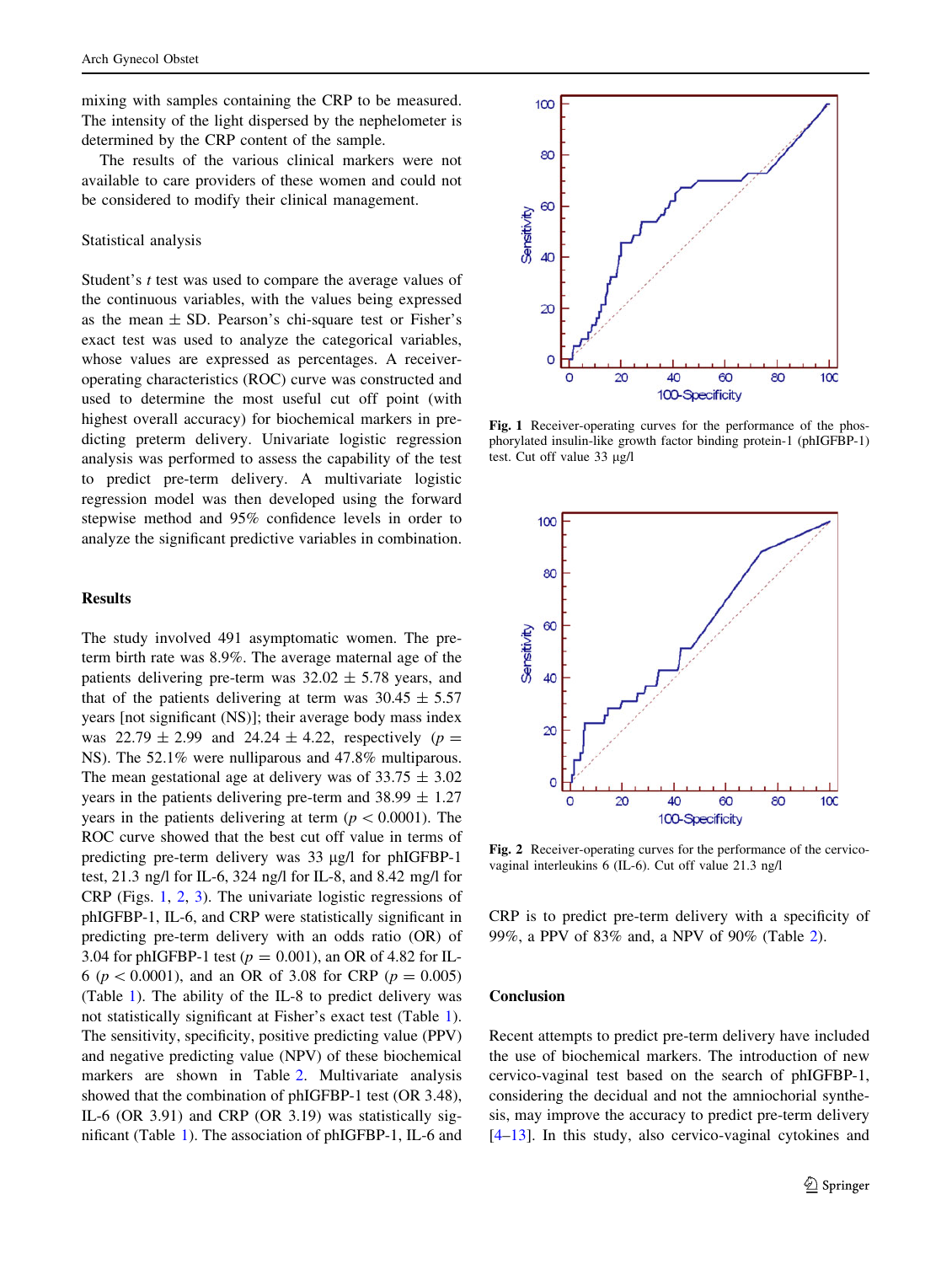<span id="page-3-0"></span>

Fig. 3 Receiver-operating curves for the performance of serum C-reactive protein (CRP). Cut off value 8.42 mg/l

Table 1 Univariate and multivariate analysis of the ability of the phosphorylated insulin-like growth factor binding protein-1 (phI-GFBP-1) test, cervico-vaginal interleukins 6 (IL-6) and 8 (IL-8), and serum C-reactive protein (CRP) in predicting preterm delivery

|            | Univariate analysis |                             |   | Multivariate analysis |                                                             |                  |
|------------|---------------------|-----------------------------|---|-----------------------|-------------------------------------------------------------|------------------|
|            |                     | OR (95% CI)                 | p |                       | OR (95% CI)                                                 | $\boldsymbol{p}$ |
|            |                     |                             |   |                       | phIGFBP-1 3.04 $(1.52-6.07)$ 0.001 3.48 $(1.46-8.25)$ 0.004 |                  |
| IL-6       |                     | 4.82 $(1.94-12.02)$ <0.0001 |   |                       | $3.91$ $(1.31-11.67)$ 0.01                                  |                  |
| <b>CRP</b> |                     |                             |   |                       | 3.08 $(1.38-6.87)$ 0.005 3.19 $(1.25-8.13)$ 0.01            |                  |
| $IL-8$     |                     | $2.49$ $(0.92 - 6.77)$ NS   |   |                       |                                                             |                  |

NS Not significant

serum CRP were considered as useful markers to avoid pre-term delivery [[14–](#page-4-0)[20\]](#page-5-0). We assessed phIGFBP-1 test in endocervical secretions, IL-6 and IL-8 in cervico-vaginal secretions, and serum CRP in a large number of asymptomatic patients. We analyzed the optimal cut off values of these markers and we found a cut off of  $33 \mu g/l$  for phI-GFBP-1 test, 21.3 ng/l for IL-6, 324 ng/l for IL-8, and 8.42 mg/l for CRP. Our data showed that phIGFBP-1 test has a high NPV of 93% with a specificity of 72%. Therefore, we analyzed the cytokine values and the univariate

analysis revealed that IL-6 was significantly associated with pre-term delivery. The phIGFBP-1 test, IL-6, and CRP were independently and significantly associated with the prediction of pre-term delivery. The multivariate analysis showed that the combination of phIGFBP-1 test, IL-6, and CRP was significantly associated to prediction of pre-term delivery with a greater specificity, a NPV of 90% and a PPV of 83%, than either method alone. Thus indicating that these three markers can be used together to predict pre-term delivery. In our study, IL-8 could not be considered as a useful marker to avoid pre-term delivery in a population of asymptomatic women, without contractions and with intact membranes.

As shown by our group in 2002, the cervico-vaginal IL-6 concentrations, due to local inflammatory response, were significantly higher in women who delivered pre-term than those who delivered at term [\[4](#page-4-0)]. The deciduas is a major producer of cytokines and likely played a role in the inflammatory response to infection, demonstrated by the elevated concentrations of IL-6 in patients who delivered pre-term [[4\]](#page-4-0). According to our previous study, these data demonstrated that IL-8 could not be correlated with preterm delivery [\[4](#page-4-0)]. Instead, Kurkinen-Raty et al. [[9\]](#page-4-0), in a small group of symptomatic patients between 22 and 32 weeks' gestation, showed that both cervical IL-6 and IL-8 concentrations were significantly higher in cervical secretions of women who incurred in pre-term delivery. They reported that IL-6 is an independent risk factor of preterm delivery with a sensitivity of 73% and a specificity of 61% [\[9](#page-4-0)]. In our opinion, cervical IL-8 played a role in cervical ripening and disruption of the chorion-decidual interface that occurred in symptomatic patients with cervical modifications [[9\]](#page-4-0), but IL-8 was not increased in asymptomatic patients without contractions and intact membranes [\[9](#page-4-0)]. Kurkinen-Raty et al. [[9\]](#page-4-0) found that the association of IL-6, IL-8 and ultrasonographically measured cervical index is the best predictor of pre-term delivery. They have shown that also a phIGFBP- $1 > 6.4$  µg/l increased the risk of pre-term birth and if the concentration was elevated  $(>=21 \text{ µg/l})$ , there was a significantly increased incidence of puerperal infections [\[9](#page-4-0)]. They concluded that elevated concentration of cervical

Table 2 Sensitivity, specificity, positive predictive value (PPV) and negative predictive value (NPV) of positive test for endocervical phosphorylated insulin-like growth factor binding protein-1

(phIGFBP-1), cervico-vaginal interleukins 6 (IL-6), and serum C-reactive protein (CRP) in predicting pre-term delivery (%)

| Sensitivity $(\%)$ | Specificity $(\%)$ | PPV $(\% )$ | NPV $(\%)$ |  |  |
|--------------------|--------------------|-------------|------------|--|--|
| 54.1               | 72.1               | 17.4        | 93.5       |  |  |
| 22.9               | 94.2               | 28.6        | 92.3       |  |  |
| 33.3               | 86.1               | 21.6        | 91.8       |  |  |
| 17.9               | 99.5               | 83.3        | 90.1       |  |  |
|                    |                    |             |            |  |  |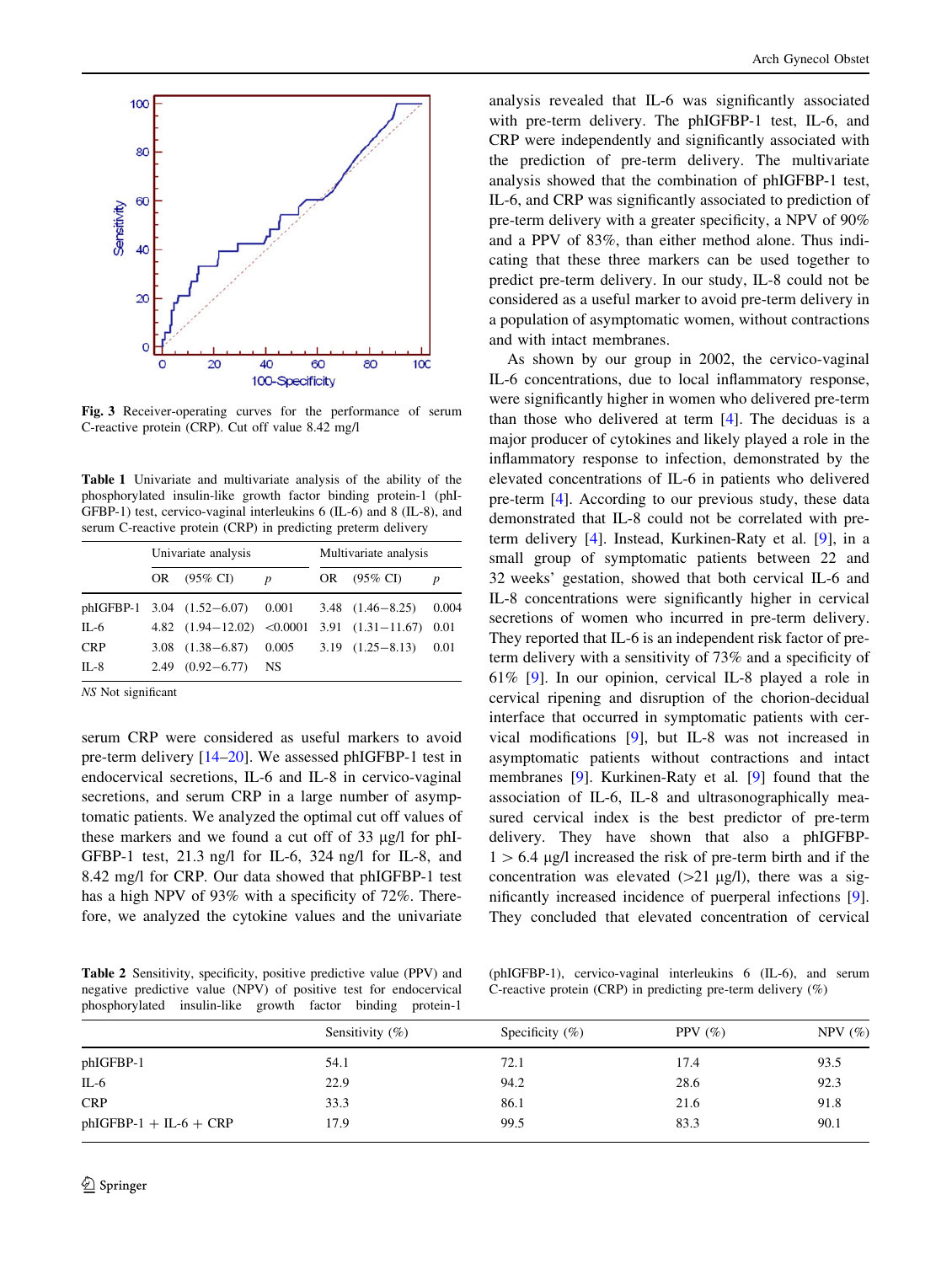<span id="page-4-0"></span>phIGFBP-1 seemed to be a marker of puerperal and neonatal infections. We thought that the patients number and the percentage of pre-term deliveries were not great enough to show a statistically significant correlation with pre-term delivery.

In this study, we assessed the serum CRP and we found an optimal cut off value of 8.4 mg/l. Concluding, the serum CRP was significantly associated in prediction of pre-term delivery. In 2002, Hvilsom et al. [\[20](#page-5-0)] showed an association between the CRP level in maternal serum early in the second trimester with pre-term delivery in 84 cases of preterm deliveries and in 400 controls. They found a statistically significant difference in CRP levels with a cut off value ranging from 5.6 (75th percentile) to 16.4 mg/l (95th percentile [\[20](#page-5-0)]. A high CRP level at the beginning of pregnancy is associated with a nearly twofold increased risk of pre-term delivery [[20\]](#page-5-0). As cytokines stimulate CRP production, one could speculate that CRP levels are increased by an infectious process [[20\]](#page-5-0).

In conclusion, the combination of phIGFBP-1 test, IL-6, and CRP was significantly associated to prediction of preterm delivery. In asymptomatic patients, the identification of biomarkers associated with pre-term delivery provided not only an insight into the pathophysiological conditions of these pregnancy complications, but also a tool that can be applied to identify the women who were at high risk for pre-term delivery, to allow for targeted interventions. However, various biological markers may have the potential to better define the population in which this intervention will be more effective.

The phIGFBP-1 test, IL-6, and serum CRP are noninvasive tests that could be together applicable in clinics with a high specificity, NPV, and PPV. These biochemical markers, by evaluating women at earlier weeks' gestation, can be a potential marker for pre-term delivery and they may differentiate the truly high risk patient requiring treatment, in order to reduce the prematurity and the neonatal morbidity and mortality, although further comparative studies using the same population and study design are needed to confirm our results. Only when the use of a marker and subsequent treatment have been shown to result in a significant reduction in pre-term delivery should any single or multiple marker test for spontaneous pre-term birth, be introduced as a part of routine prenatal care.

Conflict of interest None.

#### References

- 1. Goldenberg RL, Culhane JF, Iams JD, Romero R (2008) Epidemiology and causes of preterm birth. Lancet 371:75–84
- 2. Goldenberg RL (2002) The management of preterm labor. Obstet Gynecol 100:1020–1037
- 3. Vogel I, Thorsen P, Curry A, Sandager P, Uldbjerg N (2005) Biomarkers for the prediction of preterm delivery. Acta Obstet Gynecol Scand 84:516–525
- 4. Paternoster DM, Stella A, Gerace P, Manganelli F, Plebani M, Snijders D, Nicolini U (2002) Biochemical markers for the prediction of spontaneous pre-term birth. Int J Gynecol Obstet. 79:123–129
- 5. Paternoster DM, Riboni F, Vitulo A, Plebani M, Dell'Avanzo M, Battagliarin G, Surico N, Nicolini U (2009) Phosphorylated insulin-like growth factor binding protein-1 in cervical secretions and sonographic cervical length in the prediction of spontaneous preterm delivery. Ultrasound Obstet Gynecol 34:437–440
- 6. Akercan F, Kazandi M, Sendag F, Cirpan T, Mgoyi L, Terek MC, Sagol S (2004) Value of cervical phosphorylated insulin-like growth factor binding protein-1 in the prediction of preterm labor. J Reprod Med 49:368–372
- 7. Paternoster DM, Muresan D, Vitulo A, Serena A, Battaglirin G, Dell'Avanzo M, Nicolini U (2007) Cervical phIGFBP-1 in the evaluation of the risk of preterm delivery. Acta Obstet Gynecol. 86:151–155
- 8. Lembert A, Eroglu D, Ergin T, Kuscu E, Zeyneloglu H, Batioglu S, Haberal A (2002) New rapid bed-side test to predict preterm delivery: phosphorylated insulin-like growth factor binding protein-1 in cervical secretion. Acta Obstet Gynecol Scand 81:706–712
- 9. Kurkinen-Raty M, Ruokonen A, Vuopala S, Koskela M, Rutanen E-M, Karkkainen T, Jouppila K (2001) Combination of cervical interleukin-6 and -8, phosphorylated insulin-like growth factor binding protein-1 and transvaginal cervical ultrasonography in assessment of the risk of preterm birth. BJOG 108:875–881
- 10. Kekki M, Kurki T, Karkkainen T, Hiilesmaa V, Paavonen J, Rutanen E-M (2001) Insulin-like growth factor binding protein-1 in cervical secretion as a predictor of preterm delivery. Acta Obstet Gynecol Scand 80:546–551
- 11. Akercan F, Cirpan T, Kazandi M, Terek MC, Mgoyi L, Ozkinay E (2005) The value of the insulin-like growth factor binding protein-1 in the cervical–vaginal secretion detected by immunochromatographic dipstick test in the prediction of delivery in women with clinically unconfirmed preterm premature rupture of membranes. Eur J Obstet Gynecol Reprod Biol 121:159–163
- 12. Tanir HM, Sener T, Yildiz Z (2009) Cervical phosphorylated insulin-like growth factor binding protein-1 for the prediction of preterm delivery in symptomatic cases with intact membranes. J Obstet Gynaecol Res. 35:66–72
- 13. Altinkaya O, Gungor T, Ozat M, Danisman N, Mollamahmutoglu L (2009) Cervical phosphorylated insulin-like growth factor binding protein-1 in prediction of preterm delivery. Arch Gynecol Obstet 279:279–283
- 14. Coleman MA, Keelan JA, McCowan LM, Townsend KM, Mitchell MD (2001) Predicting preterm delivery comparison of cervicovaginal interleukin (IL)-1 beta, IL-6 and IL-8 with fetal fibronectin and cervical dilatation. Eur J Obstet Gynecol Reprod Biol 95:154–158
- 15. Thorsen P, Jensen PI, Jeune B, Ebbesen N, Arpi M, Bremmalgard A (1998) Few microorganisms associated with bacterial vaginosis may constitute the pathologic core: a population-based microbiologic study among 3596 pregnant women. Am J Obstet Gynecol 178:580–587
- 16. Sozmen S, Mungan T, Micozkadioglu SD, Tapisiz OL (2005) Predictive value of maternal serum and vaginal interleukin-6 levels in preterm labor. J Soc Gynecol Invest 12:e1–e6
- 17. Mattsby-Blatzer I, Platz-Christensen JJ, Hosseini N, Rosetr P (1998) IL-1, IL-6, TNFalpha, fetal fibronectin and endotoxin in the lower genital tract of pregnant women with bacterial vaginosis. Acta Obstet Gynecol Scand 77:37–40
- 18. Dowd J, Laham N, Rice G, Brennecke S, Permezel M (2001) Elevated interleukin-8 concentrations in cervical secretions are